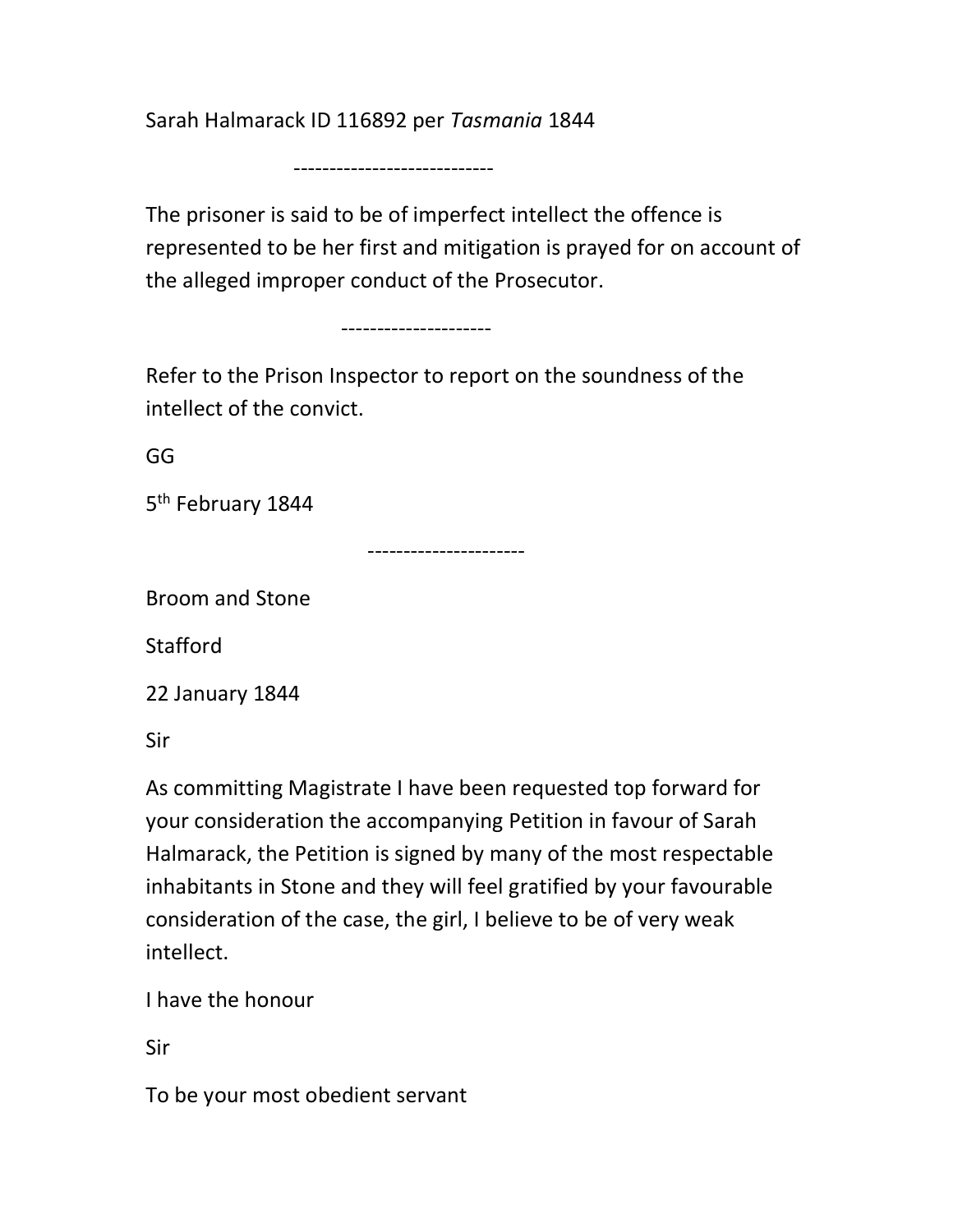Mr Bentley Taylor

Magistrate

----------------------

County Prison

Stafford

29<sup>th</sup> January 1844

I certify that I have seen and examined Sarah Halmarack a convict under sentence of transportation in this Prison and that her state of mind is that of perfect soundness.

Robert Hughes

Surgeon to the Prison.

-----------------------------

To the Right Honourable Sir James Graham Her Majesty's Principle Secretary of State for the Home Department.

The memorial; of the undersigned inhabitants of Stone and the surrounding district.

Humbly Sheweth

That your Memoralists have heard with great regret the very severe sentence passed last Quarter Sessions of the Peace held at Stafford upon Sarah Halmarack a native of Stone and an orphan under the following circumstances: It appears that she was indicted and convicted at the before mentioned Sessions of stealing from the person of Thomas Taylor (a Miller residing at Hoddershall near Stone) three sovereigns and was sentenced to ten years transportation. The Prosecutor being far advanced in life and the father of a family some of whom have attained their majority. That on Tuesday 26<sup>th</sup> December last past the Prosecutor was in the company with the convict at a Public House in Stone aforesaid, and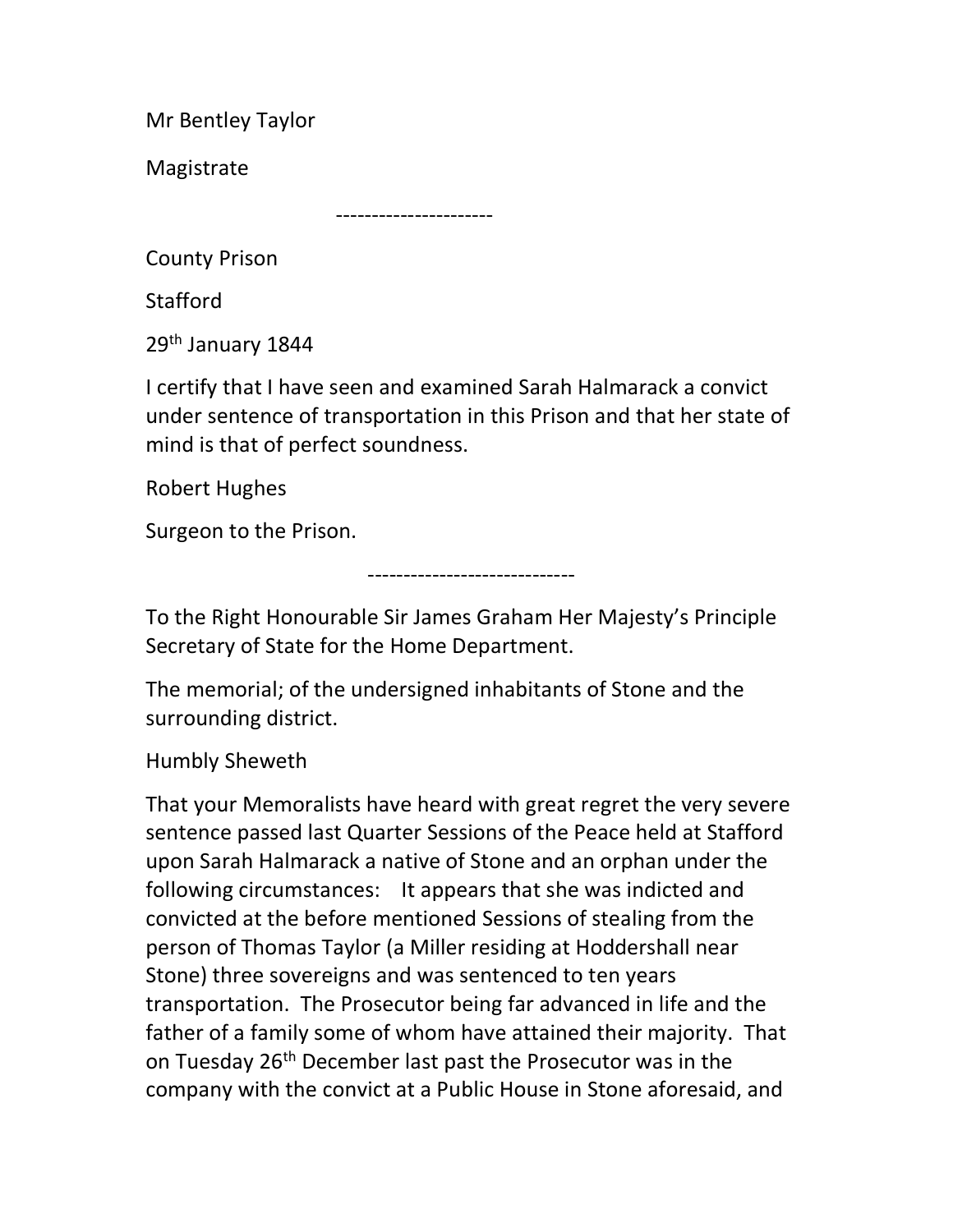was seen to give her a half sovereign to procure change, he being at the time in a state of intoxication and that she went out of the House and obtained change which she correctly bought to him. That during her stay with him in this House and previously to the offence being committed she repeatedly wanted to leave but she was detained by the Prosecutor who insisted on her taking more ale.

That your Memorailists beg to observe, that the convict is a poor friendless orphan and that she is of a weakly constitution both in body and mind. That she has occasionally employed in binding shoes and in making smock frocks, but that her work has been so infrequent that it has been in the greatest difficulty she has obtained employment, although she has uniformily shown great anxiety so to do. That owning to these circumstances she has suffered great destitution and your memoralists fear had by such destitution been driven to Prostitution.

Your memoralists beg also to observe that this is her first offence and that she was never before in custody upon any charge whatever.

Under these circumstance and taking into consideration the highly [ ] and reprehensible conduct of the Prosecutor his age and station in society and the destitute and helpless condition of the convict a poor imbecile orphan , most humbly solicit your interference to prevent her being sent out of the country, and that you will be pleased to recommend Her majesty to commute her punishment to Imprisonment in the County Gaol or in the Penitentiary for such period as you think will be a sufficient punishment for her offence.

And your memoralists will ever pray.

Gibson Lucas – Incombent of Stone

Mr Bentley Taylor – Magistrate

And 23 other signatures.

Sarah Halmarack aged 27